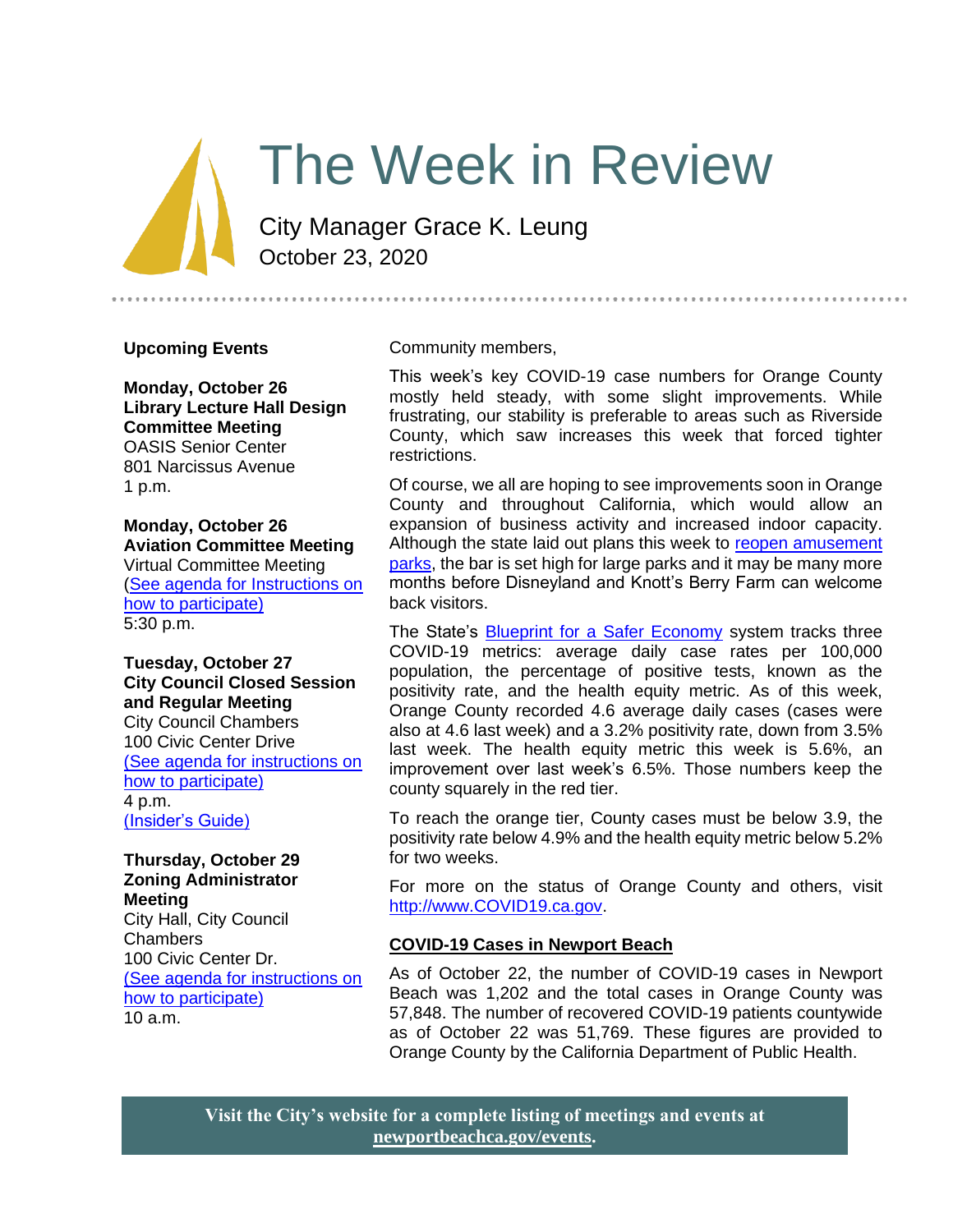# **COVID-19 Resources**

The [Blueprint for a Safer Economy](https://covid19.ca.gov/safer-economy/) is the state's four- tiered, color-coded system for re-opening California's businesses. Counties move through each of the four tiers based on two key metrics: case rates and the percentage of positive tests.

Moving from tier to tier requires a 21-day wait time and counties will be required to meet the metrics for the next tier for two weeks in a row.

The County of Orange COVID-19 data and information can be found at [https://occovid19.ochealthinfo.com/coronavirus-in-oc.](https://occovid19.ochealthinfo.com/coronavirus-in-oc) The County of Orange Healthcare Agency's COVID-19 Hotline can be reached at (714) 834-2000, or by email at, [Eteam@ochca.com.](mailto:Eteam@ochca.com) County staff monitors the hotline and email box and answers questions about industry reopening and activity resumption, current guidance and more.

The County maintains a list of FDA-approved testing sites for County residents at <https://occovid19.ochealthinfo.com/covid-19-testing-and-screening> for testing information. The SOS Health Center in Newport Beach is an approved community testing site. Call (949) 270-2100 for an appointment.

The State's "COVID-19 Employer Playbook" includes guidance for workplace safety, best practices for an outbreak, testing information for employees, and more. The document[, available at this link,](https://files.covid19.ca.gov/pdf/employer-playbook-for-safe-reopening--en.pdf) provides useful information for business and industry to slow the transmission of COVID-19 and prepare for cases among employees.

Please visi[t newportbeachca.gov/covid19](https://www.newportbeachca.gov/how-do-i/find/disaster-preparedness-information/disease-outbreak/-fsiteid-1) for City news and web resources, including information about the federal, state, and county resources available to help [small businesses](https://www.newportbeachca.gov/government/departments/city-manager/economic-development/small-business-support) an[d workers](https://www.newportbeachca.gov/government/departments/city-manager/economic-development/support-for-employees) that have been financially impacted. You can also follow the City on [Facebook,](https://www.facebook.com/pg/CityofNewportBeach) [Twitter](https://twitter.com/newportbeachgov) and [Instagram,](https://www.instagram.com/cityofnewportbeach/) and look for alerts from our City staff on [Nextdoor.](https://nextdoor.com/agency/city-of-newport-beach/?i=ltdytbjdbdkntfqttgcm)

## **Virtual Housing Workshop and the Newport, Together Website**

On Tuesday, October 20, 2020, the City hosted a virtual housing workshop with the goal of reintroducing the update to and engaging the broader community. With over 70 unique participants throughout the evening, City staff and the consultant team led them through several surveys and polling activities. All feedback provided on the workshop format was also noted and will help shape future workshops.

In case you missed it, the recording is posted online [here.](https://www.newporttogether.com/virtual_workshop) In addition to viewing the recording, all activities from the workshop are now available online and can be completed at your leisure. This was only the first of many engagement opportunities for the community to take part in.

For more information and to stay informed, please visit [www.NewportTogether.com.](http://www.newporttogether.com/)

## **Homelessness Update**

Addressing homelessness continues to be a priority in the City's ongoing COVID-19 response, working closely with contractor City Net and regional partners throughout the county and state. For the past several months, people in Newport Beach experiencing homelessness have been placed in motels through Project Roomkey, a state initiative to provide shelter during COVID-19. Although Project Roomkey officially ended Sept. 30, Newport Beach staff and City Net staff continue to collaborate with the Illumination Foundation, a local non-profit agency working with the state to facilitate Project Roomkey.

Success Stories

• A man experiencing homelessness in Newport Beach for two weeks worked with the City's Homeless Liaison Officer to return to his family in Oregon.